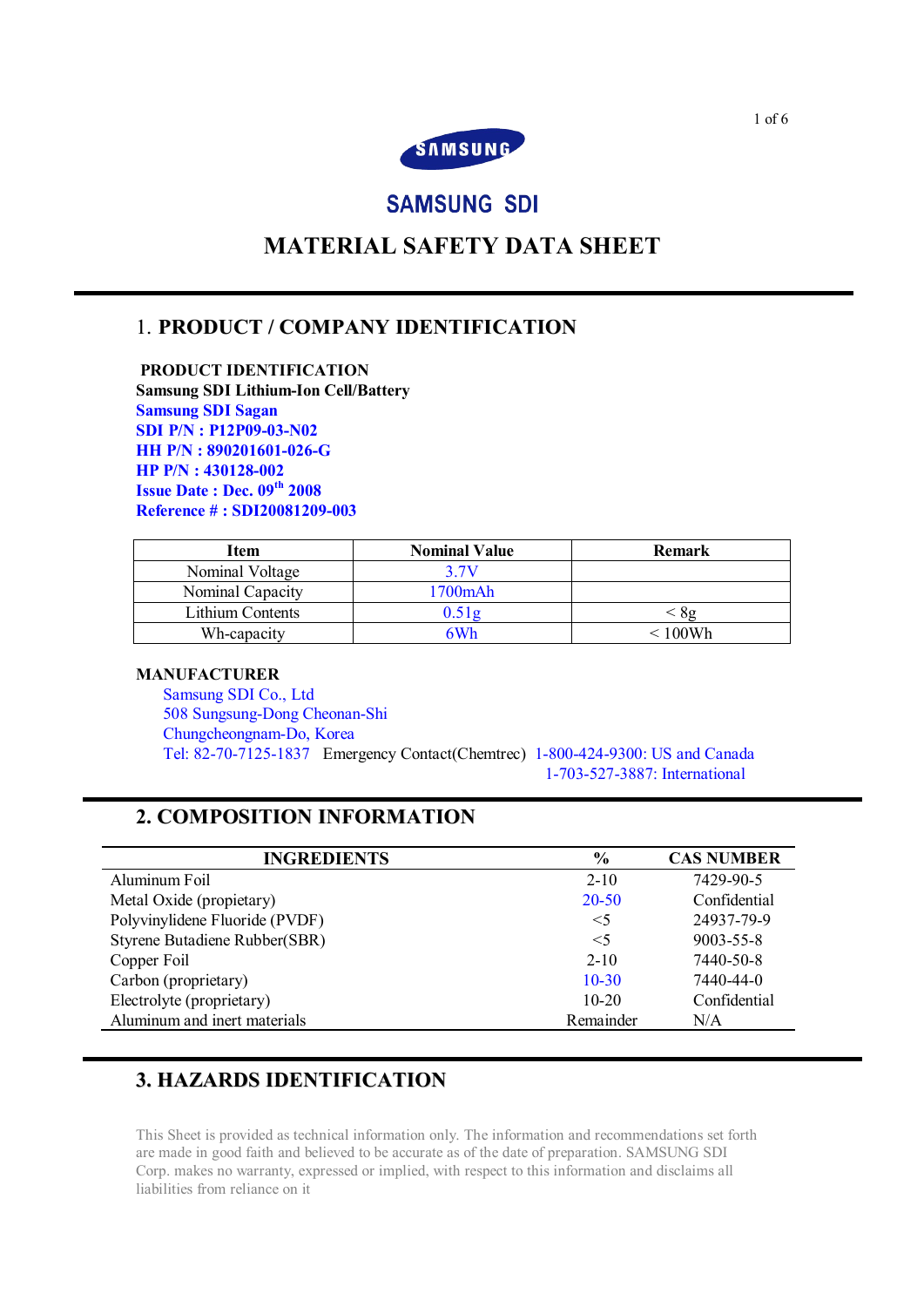### PRIMARY ROUTES OF ENTRY

Skin contact, Skin absorption, Eye contact, Inhalation, and Ingestion : NO

#### SYMPTOMS OF EXPOSURE

Skin contact, Skin absorption, Eye contact, Inhalation

 $\rightarrow$  No effect under routine handling and use.

REPORTED AS CARCINOGEN NOT APPLICABLE

### **4. FIRST AID MEASURES**

INHALATION, EYE CONTACT, and SKIN CONTACT: Not a health hazard.

#### INGESTION

If swallowed, obtain medical attention immediately.

If exposure to internal materials within cell due to damaged outer casing, the following actions are recommended.

#### INHALATION

Leave area immediately and seek medical attention.

### EYE CONTACT

Rinse eyes with water for 15 minutes and seek medical attention.

#### SKIN CONTACT

Wash area thoroughly with soap and water and seek medical attention.

#### INGESTION

Drink milk/water and induce vomiting; seek medical attention.

### **5. FIRE FIGHTING MEASURES**

#### GENERAL HAZARD

Cell is not flammable but internal organic material will burn if the cell is incinerated. Combustion products include, but are not limited to hydrogen fluoride, carbon monoxide and carbon dioxide.

#### EXTINGUSHING MEDIA

Use extinguishing media suitable for the materials that are burning.

### SPECIAL FIREFIGHTING INSTRUCTIONS

If possible, remove cell(s) from fire fighting area. If heated above 125°C, cell(s) can explode/vent.

#### FIREFIGHTING EQUIPMENT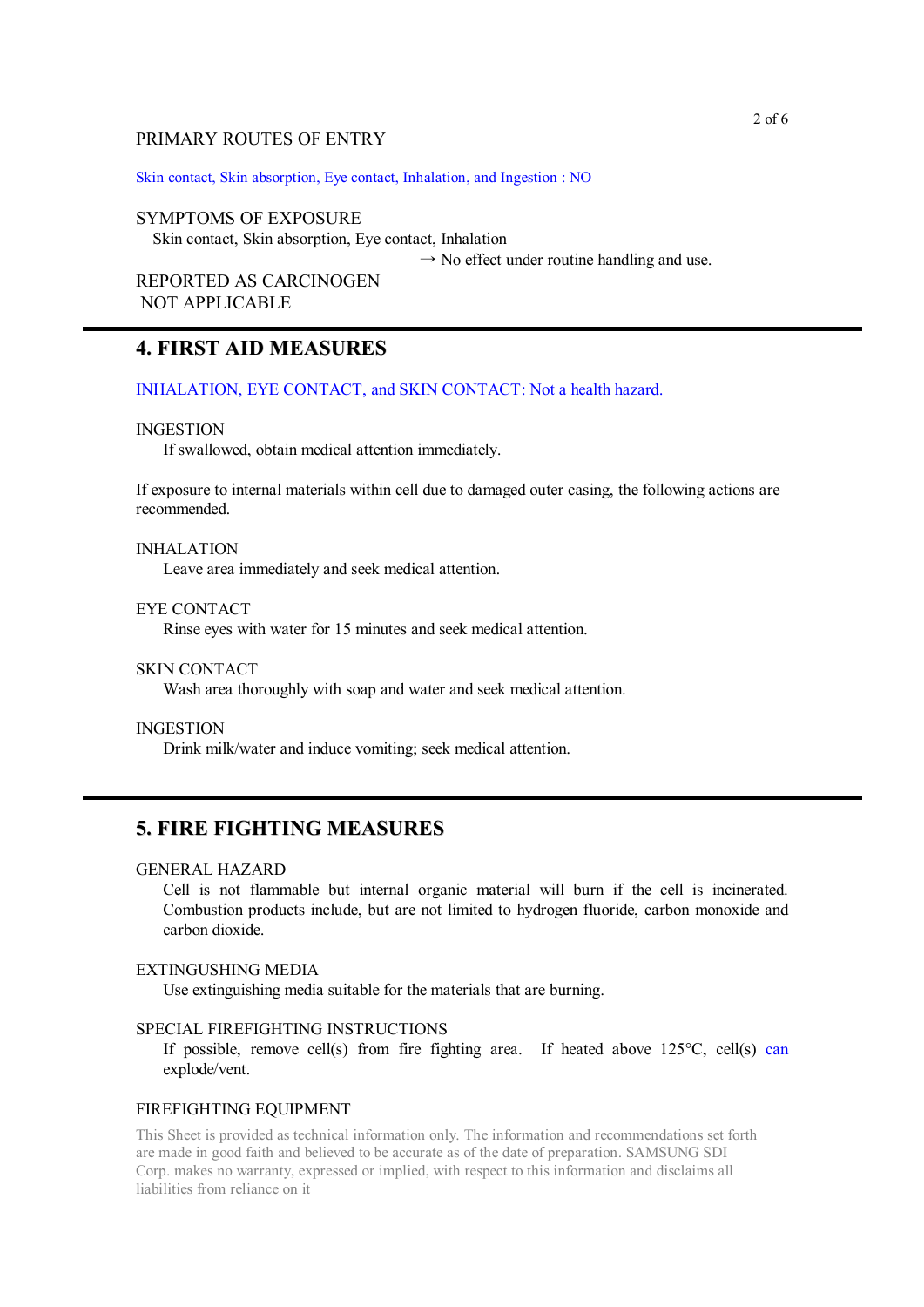3 of 6 Use NIOSH/MSHA approved full-face self-contained breathing apparatus (SCBA) with full protective gear.

### **6. ACCIDENTAL RELEASE MEASURES**

ON LAND

Place material into suitable containers and call local fire/police department.

IN WATER

If possible, remove from water and call local fire/police department.

## **7. HANDLING AND STORAGE**

### HANDLING

No special protective clothing required for handling individual cells.

### **STORAGE**

Store in a cool, dry place.

### **8. EXPOSURE CONTROLS/PERSONAL PROTECTION**

### ENGINEERING CONTROLS

Keep away from heat and open flame. Store in a cool dry place.

| PERSONAL PROTECTION<br>Respirator: | Not required during normal operations. SCBA required in the<br>event of a fire. |
|------------------------------------|---------------------------------------------------------------------------------|
| Eye/face protection:               | Not required beyond safety practices of employer.                               |
| Gloves:                            | Not required for handling of cells.                                             |
| Foot protection:                   | Steel toed shoes recommended for large container handling.                      |

## **9. PHYSICAL AND CHEMICAL PROPERTIES**

| <b>State</b>        | Solid     | Odor                    |     | N/A |
|---------------------|-----------|-------------------------|-----|-----|
| PН                  | N/A       | Vapor pressure          | N/A |     |
| Vapor density       | N/A       | <b>Boiling point</b>    | N/A |     |
| Solubility in water | Insoluble | <b>Specific gravity</b> | N/A |     |
| <b>Density</b>      | N/A       |                         |     |     |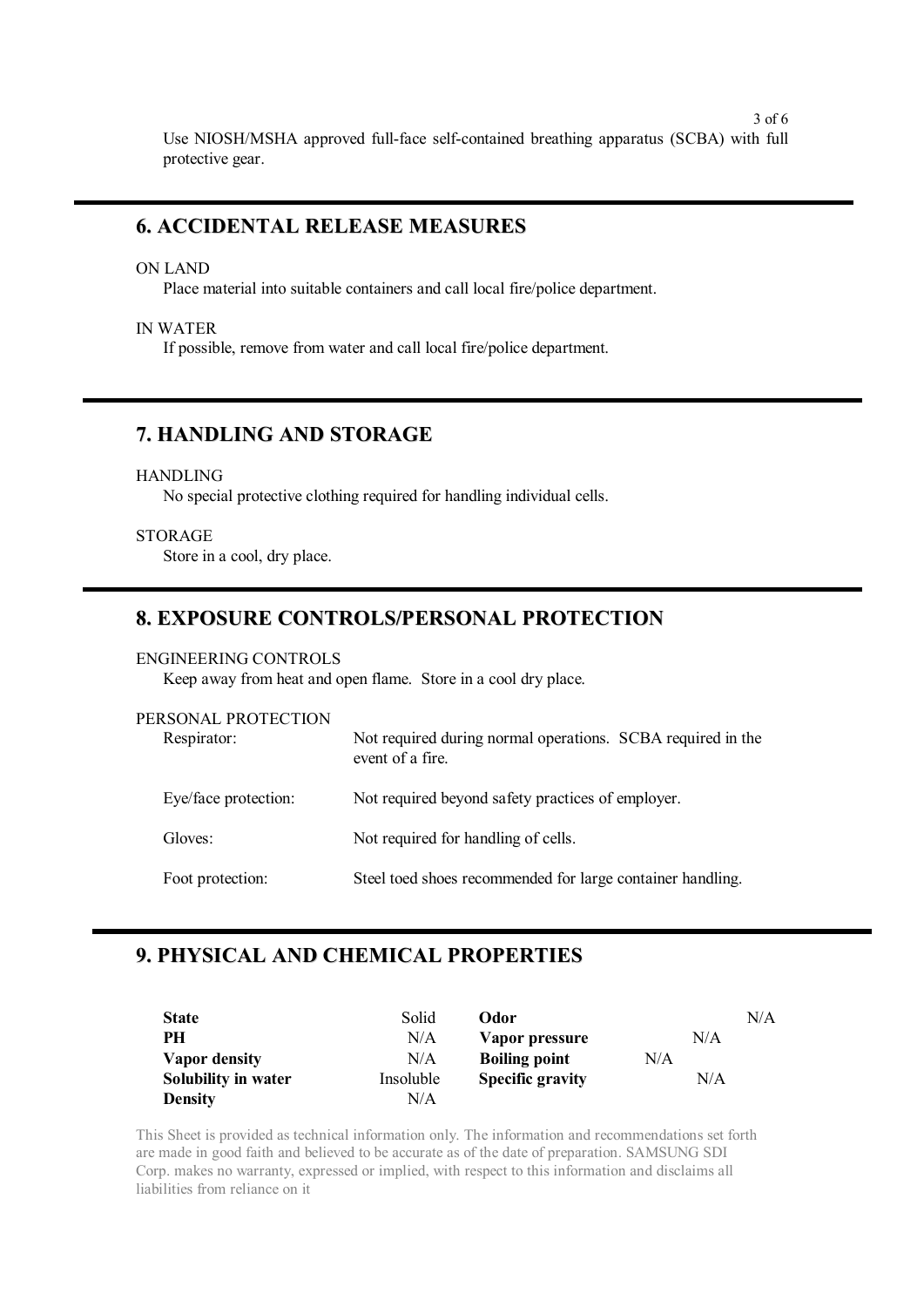### **10. STABILITY AND REACTIVITY**

### REACTIVITY

None

### INCOMPATIBILITIES

None (during normal operation). Avoid exposure to heat, open flame, and corrosives.

### HAZARDOUS DECOMPOSITION PRODUCTS

None (during normal operating conditions). If cells are opened, hydrogen fluoride and carbon monoxide may be released.

### CONDITIONS TO AVOID

Avoid exposure to heat and open flame. Do not puncture, crush or incinerate.

### **11. TOXICOLOGICAL INFORMATION**

This product does not elicit toxicological properties during routine handling and use.

|  | Sensitization: NO Teratogenicity: NO Reproductive toxicity: NO Acute toxicity: NO |  |
|--|-----------------------------------------------------------------------------------|--|
|  |                                                                                   |  |

This product does not contain any kinds of the following substances and halogen-type flame retardants including Chlorine and Bromide type harmful flame retardants which are listed in Appendix of TCO documents and relevant international ECO requirements:

| Polybromated Biphenyls              | (PBB) |         |
|-------------------------------------|-------|---------|
| Polybromated Biphenyl Ethers        |       | (PBBE)  |
| Polybromated Biphenyl Oxides        |       | (PBBO)  |
| Polybromated Diphenylethers         |       | (PBDE)  |
| Polychlorinated Biphenyl            |       | (PCB)   |
| Polychloronated Diphenylethers      |       | (PCDE)  |
| Tetrabromphisphenol A               |       | (TBBPA) |
| Asbestos, Antimonytrioxide, Dioxine |       |         |

None of the following substances will be exposed, leaked, or emitted during transportation, storage or any operation and any temperature condition:

| Chlorinated Fluorohydrocarbon                           | (FCKW) |
|---------------------------------------------------------|--------|
| Acrylonitride                                           |        |
| Styrol                                                  |        |
| Phenol                                                  |        |
| Benzol                                                  |        |
| Mercury of greater than 0.0001 wt% for alkaline battery |        |
| Mercury of greater than $0.0005$ wt% for other battery  |        |
| Lithium content of greater than 0.5g/cell, 1.5g/battery |        |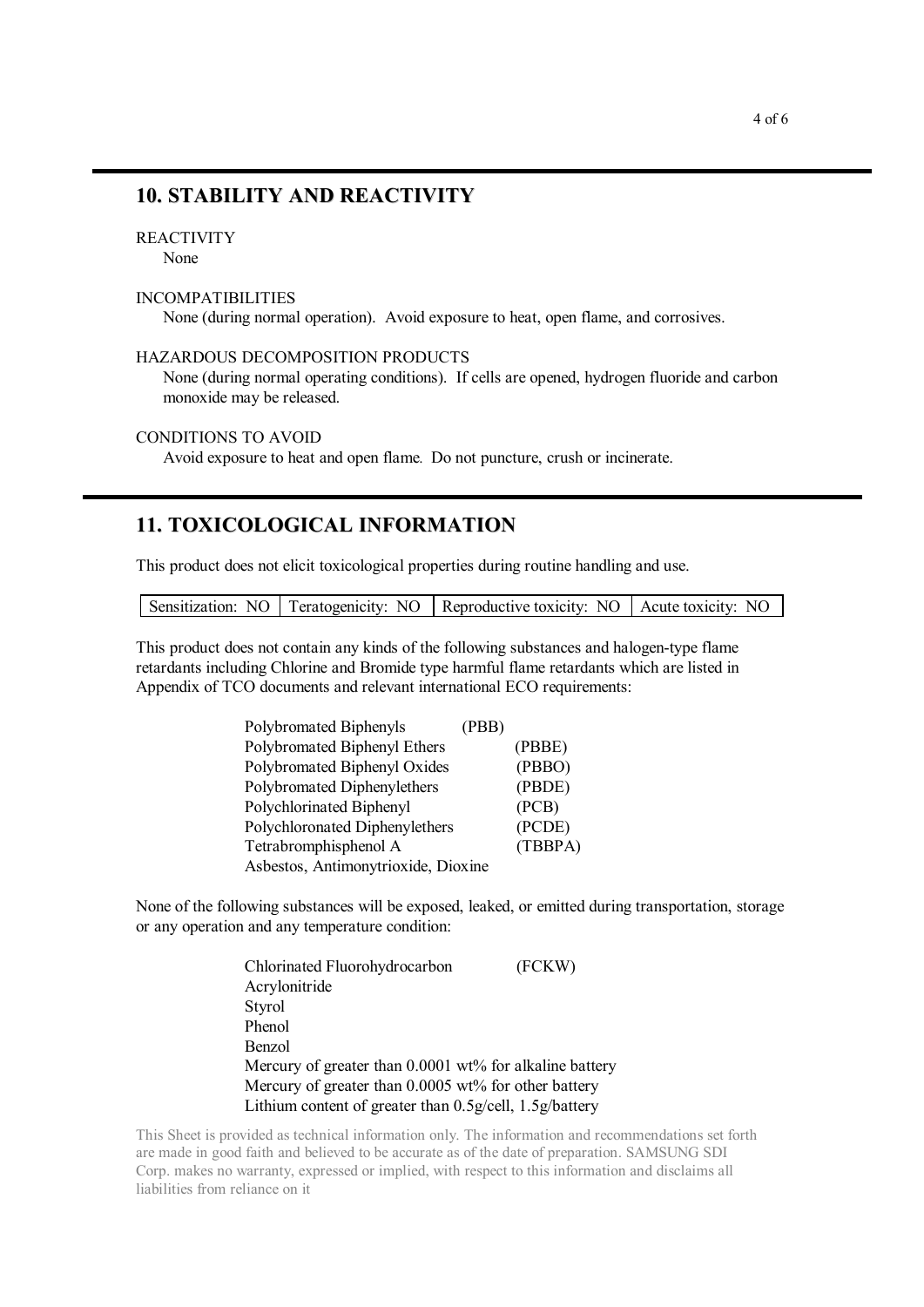### Cadmium, lead, and other harmful heavy metal

This product does not contain mercury, cadmium and lithium-metal.

Mercury content: N/A Lithium-metal: N/A Cadmium content: N/A

If the cells are opened through misuse or damage, discard immediately. Internal components of cell are irritants and sensitizers.

### **12. ECOLOGICAL INFORMATION**

Some materials within the cell are bioaccumulative. Under normal conditions, these materials are contained and pose no risk to persons or the surrounding environment.

## **13. DISPOSAL CONRIDERATION**

CALIFORNIA REGULATED DEBRIS

RCRA Waste Code: Non-regulated

Dispose of according to all federal, state, and local regulations.

## **14. REGULATORY INFORMATION**

OSHA hazard communication standard (29 CFR 1910.1200)

Hazardous **V** Non-hazardous

## **15. TRANSPORT INFORMATION**

Lithium ion batteries containing no more than 1.5g/cell and 8g/battery pack of lithium can be treated as "Non-dangerous goods" under the United Nations Recommendations on the Transport of Dangerous Goods, Special Provision 188, provided that packaging is strong and prevent the products from short-circuit.

With regard to air transport, the following regulations are cited and considered:

- The International Civil Aviation Organization (ICAO) Technical Instructions (2006-2007 Edition),
- The International Air Transport Association (IATA) Dangerous Goods Regulations (50th Edition, Special Provisions A88, A99, A154 and A164)